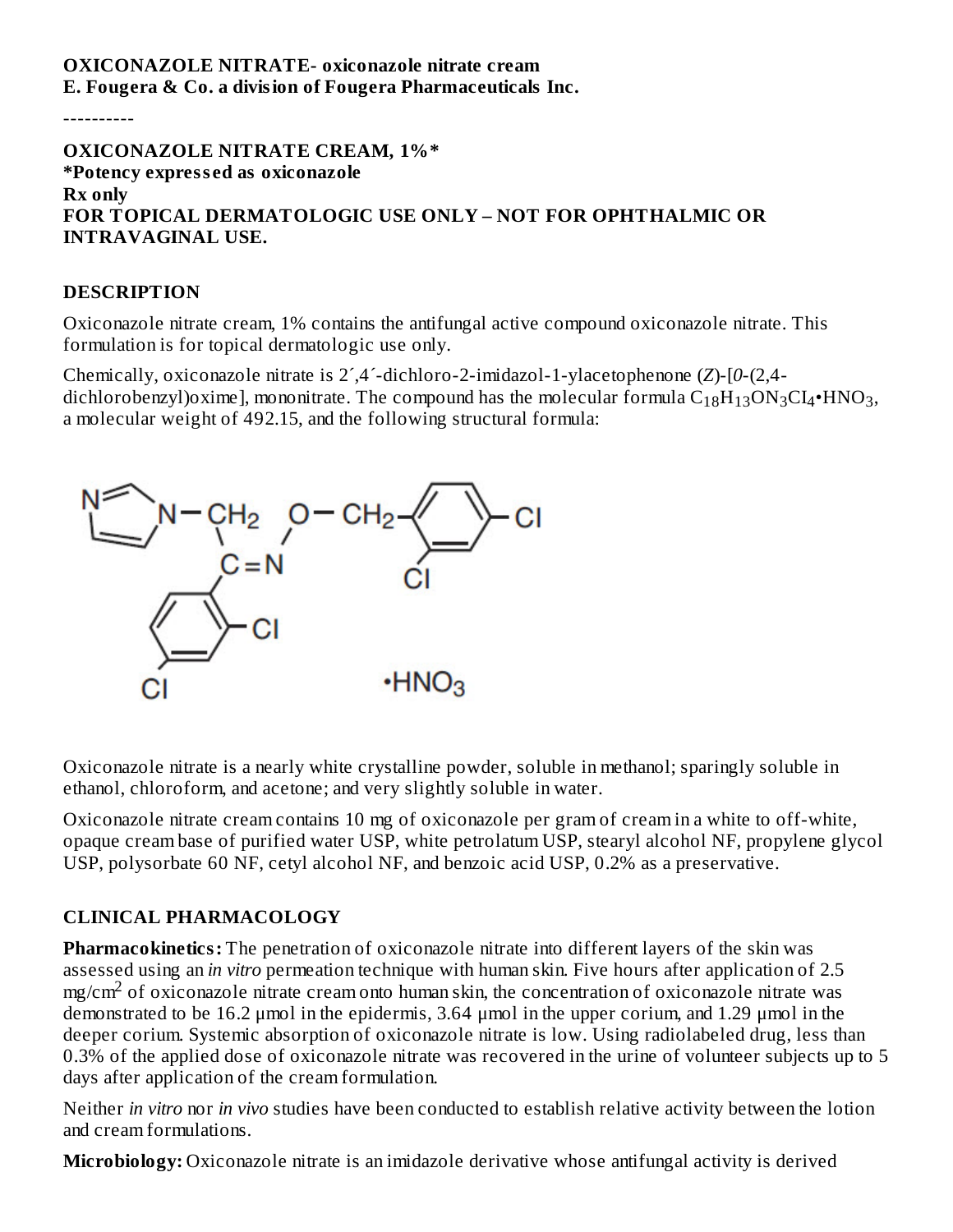primarily from the inhibition of ergosterol biosynthesis, which is critical for cellular membrane integrity. It has *in vitro* activity against a wide range of pathogenic fungi.

Oxiconazole has been shown to be active against most strains of the following organisms both *in vitro* and in clinical infections at indicated body sites (see **INDICATIONS AND USAGE**):

*Epidermophyton floccosum Trichophyton mentagrophytes Trichophyton rubrum Malassezia furfur*

The following *in vitro* data are available; **however, their clinical significance is unknown.** Oxiconazole exhibits satisfactory *in vitro* minimum inhibitory concentrations (MICs) against most strains of the following organisms; however, the safety and efficacy of oxiconazole in treating clinical infections due to these organisms have not been established in adequate and well-controlled clinical trials:

*Candida albicans Microsporum audouini Microsporum canis Microsporum gypseum Trichophyton tonsurans Trichophyton violaceum*

### **INDICATIONS AND USAGE**

Oxiconazole nitrate cream is indicated for the topical treatment of the following dermal infections: tinea pedis, tinea cruris, and tinea corporis due to *Trichophyton rubrum, Trichophyton mentagrophytes,* or *Epidermophyton floccosum.* Oxiconazole nitrate cream is indicated for the topical treatment of tinea (pityriasis) versicolor due to *Malassezia furfur* (see **DOSAGE AND ADMINISTRATION** and **CLINICAL STUDIES**).

Oxiconazole nitrate cream may be used in pediatric patients for tinea corporis, tinea cruris, tinea pedis, and tinea (pityriasis) versicolor; however, these indications for which oxiconazole nitrate cream has been shown to be effective rarely occur in children below the age of 12.

## **CONTRAINDICATIONS**

Oxiconazole nitrate cream is contraindicated in individuals who have shown hypersensitivity to any of their components.

## **WARNINGS**

Oxiconazole nitrate cream, 1% is not for ophthalmic or intravaginal use.

## **PRECAUTIONS**

**General:** Oxiconazole nitrate cream is for external dermal use only. Avoid introduction of oxiconazole nitrate cream into the eyes or vagina. If a reaction suggesting sensitivity or chemical irritation should occur with the use of oxiconazole nitrate cream, treatment should be discontinued and appropriate therapy instituted. If signs of epidermal irritation should occur, the drug should be discontinued.

**Information for Patients:** The patient should be instructed to: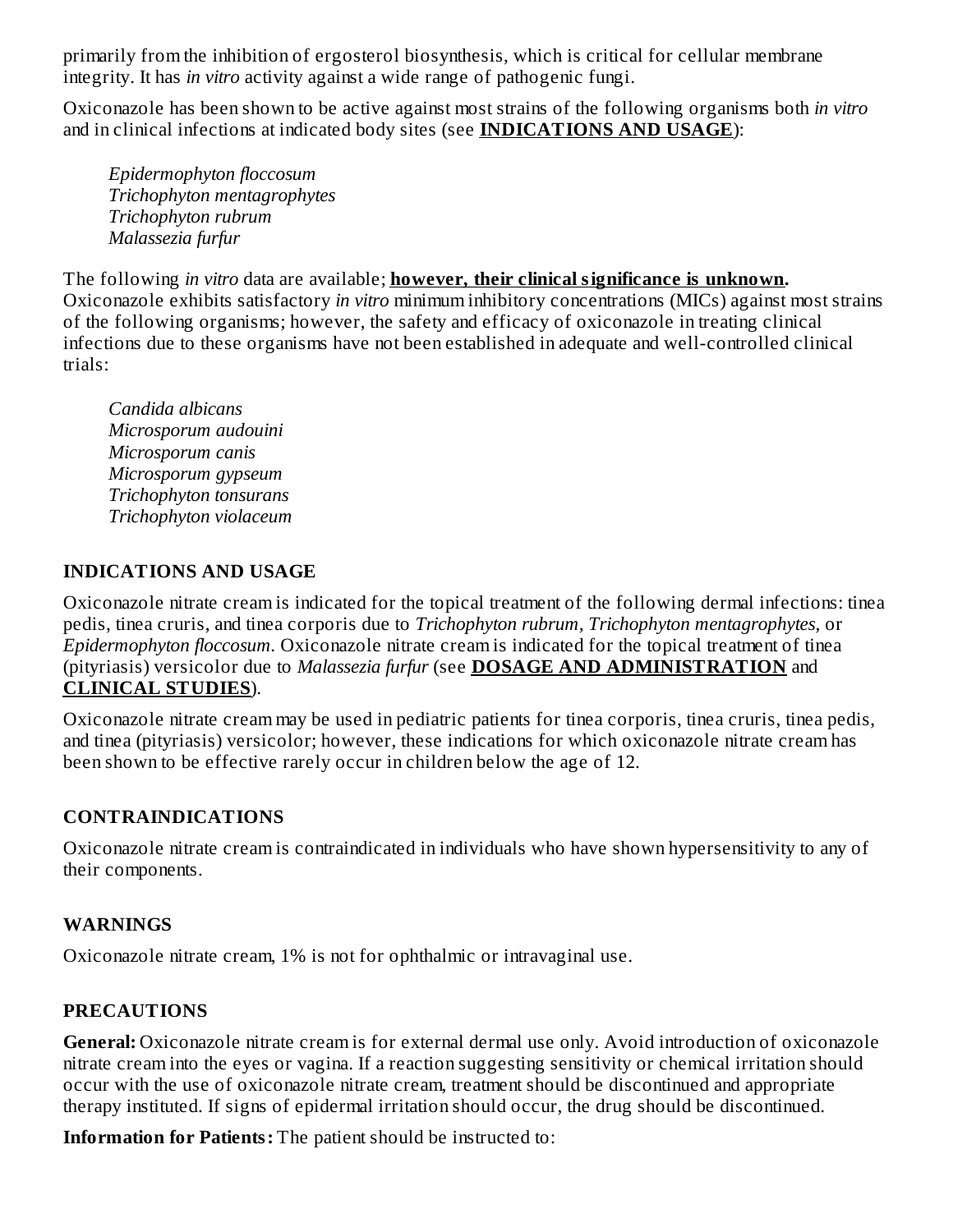- 1. Use oxiconazole nitrate as directed by the physician. The hands should be washed after applying the medication to the affected area(s). Avoid contact with the eyes, nose, mouth, and other mucous membranes. Oxiconazole nitrate is for external use only.
- 2. Use the medication for the **full** treatment time recommended by the physician, even though symptoms may have improved. Notify the physician if there is no improvement after 2 to 4 weeks, or sooner if the condition worsens (see below).
- 3. Inform the physician if the area of application shows signs of increased irritation, itching, burning, blistering, swelling, or oozing.
- 4. Avoid the use of occlusive dressings unless otherwise directed by the physician.
- 5. Do not use this medication for any disorder other than that for which it was prescribed.

**Drug Interactions:** Potential drug interactions between oxiconazole nitrate and other drugs have not been systematically evaluated.

**Carcinogenesis, Mutagenesis, Impairment of Fertility:** Although no long-term studies in animals have been performed to evaluate carcinogenic potential, no evidence of mutagenic effect was found in 2 mutation assays (Ames test and Chinese hamster V79 *in vitro* cell mutation assay) or in 2 cytogenetic assays (human peripheral blood lymphocyte *in vitro* chromosome aberration assay and *in vivo* micronucleus assay in mice).

Reproductive studies revealed no impairment of fertility in rats at oral doses of 3 mg/kg/day in females (1 time the human dose based on mg/m<sup>2</sup>) and 15 mg/kg/day in males (4 times the human dose based on  $mg/m<sup>2</sup>$ ). However, at doses above this level, the following effects were observed: a reduction in the fertility parameters of males and females, a reduction in the number of sperm in vaginal smears, extended estrous cycle, and a decrease in mating frequency.

# **Pregnancy:** *Teratogenic Effects:* Pregnancy Category B.

Reproduction studies have been performed in rabbits, rats, and mice at oral doses up to 100, 150, and  $200$  mg/kg/day (57, 40, and 27 times the human dose based on mg/m<sup>2</sup>), respectively, and revealed no evidence of harm to the fetus due to oxiconazole nitrate. There are, however, no adequate and wellcontrolled studies in pregnant women. Because animal reproduction studies are not always predictive of human response, this drug should be used during pregnancy only if clearly needed.

**Nursing Mothers:** Because oxiconazole is excreted in human milk, caution should be exercised when the drug is administered to a nursing woman.

**Pediatric Use:** Oxiconazole nitrate cream may be used in pediatric patients for tinea corporis, tinea cruris, tinea pedis, and tinea (pityriasis) versicolor; however, these indications for which oxiconazole nitrate cream has been shown to be effective rarely occur in children below the age of 12.

**Geriatric** Use: A limited number of patients at or above 60 years of age ( $n \sim 396$ ) have been treated with oxiconazole nitrate cream in US and non-US clinical trials. The number of patients is too small to permit separate analysis of efficacy and safety. The adverse reactions reported with oxiconazole nitrate cream in this population were similar to those reported by younger patients. Based on available data, no adjustment of dosage of oxiconazole nitrate cream in geriatric patients is warranted.

# **ADVERSE REACTIONS**

During clinical trials, of 955 patients treated with oxiconazole nitrate cream, 1%, 41 (4.3%) reported adverse reactions thought to be related to drug therapy. These reactions included pruritus (1.6%); burning (1.4%); irritation and allergic contact dermatitis (0.4% each); folliculitis (0.3%); erythema (0.2%); and papules, fissure, maceration, rash, stinging, and nodules (0.1% each).

# **OVERDOSAGE**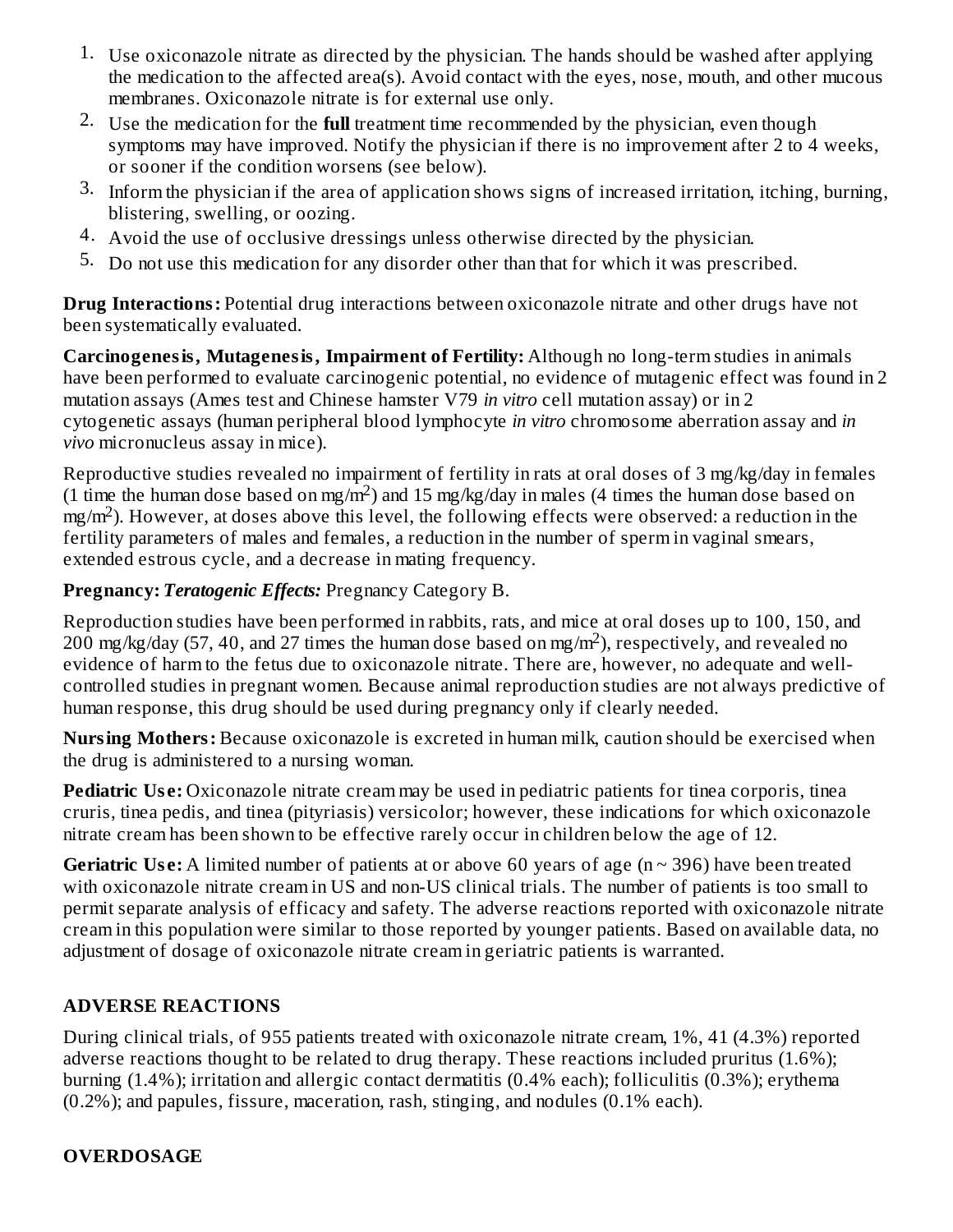When 5% oxiconazole cream (5 times the concentration of the marketed product) was applied at a rate of 1 g/kg to approximately 10% of body surface area of a group of 40 male and female rats for 35 days, 3 deaths and severe dermal inflammation were reported. No overdoses in humans have been reported with use of oxiconazole nitrate cream.

# **DOSAGE AND ADMINISTRATION**

Oxiconazole nitrate cream should be applied to affected and immediately surrounding areas once to twice daily in patients with tinea pedis, tinea corporis, or tinea cruris. Oxiconazole nitrate cream should be applied once daily in the treatment of tinea (pityriasis) versicolor. Tinea corporis, tinea cruris, and tinea (pityriasis) versicolor should be treated for 2 weeks and tinea pedis for 1 month to reduce the possibility of recurrence. If a patient shows no clinical improvement after the treatment period, the diagnosis should be reviewed.

Note: Tinea (pityriasis) versicolor may give rise to hyperpigmented or hypopigmented patches on the trunk that may extend to the neck, arms, and upper thighs. Treatment of the infection may not immediately result in restoration of pigment to the affected sites. Normalization of pigment following successful therapy is variable and may take months, depending on individual skin type and incidental sun exposure. Although tinea (pityriasis) versicolor is not contagious, it may recur because the organism that causes the disease is part of the normal skin flora.

# **CLINICAL STUDIES**

The following definitions were applied to the clinical and microbiological outcomes in patients enrolled in the clinical trials that form the basis for the approval of oxiconazole nitrate cream.

# **Definitions:**

- 1. Mycological Cure: No evidence (culture and KOH preparation) of the baseline (original) pathogen in a specimen from the affected area taken at the 2-week post-treatment visit (for tinea [pityriasis] versicolor, mycological cure was limited to KOH only).
- 2. Treatment Success: Both a global evaluation of 90% clinical improvement and a microbiologic eradication (see above) at the 2-week post-treatment visit.

### **Tinea Pedis: THERE ARE NO HEAD-TO-HEAD COMPAR ISON TRIALS OF THE OXICONAZOLE NITRATE CREAM AND LOTION FORMULATIONS IN THE TREATMENT OF TINEA PEDIS.**

The two pivotal trials for the oxiconazole nitrate cream formulation involved 281 evaluable patients (total from both trials) with clinically and microbiologically established tinea pedis.

The combined results of these 2 clinical trials at the 2-week post-treatment follow-up visit are shown in the following table:

|                   | Oxiconazole Nitrate Cream |      |         |
|-------------------|---------------------------|------|---------|
| Patient Outcome   | b.i.d.                    | a.a. | Vehicle |
| Mycological cure  | 77%                       | 79%  | 33%     |
| Treatment success | 52%                       | 43%  | 14%     |

All the improvement and cure rates of the b.i.d.- and q.d.- treated groups did not differ significantly (95% confidence interval) from each other but were statistically (95% confidence interval) superior to the vehicle-treated group.

In addition, pediatric data (95 children ages 10 and under) available with the cream formulation indicate that it is safe and effective for use in children when used as directed. Adverse events were reported in 2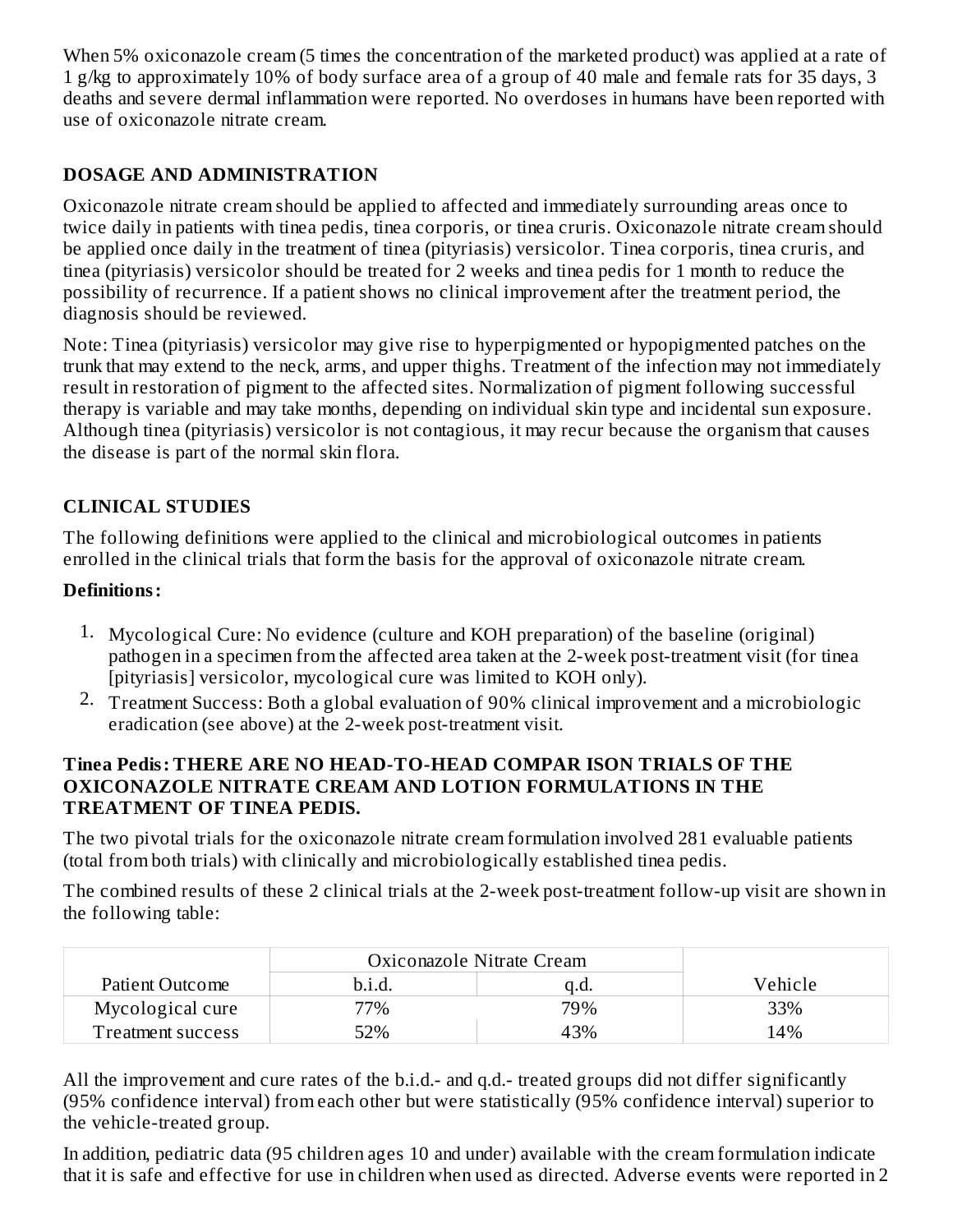children; 1 child was reported to have reddening of the skin and 1 child was reported to have eczemalike skin alterations.

**Tinea (pityriasis) Versicolor:** Two pivotal clinical trials of oxiconazole nitrate cream in tinea (pityriasis) versicolor involved 219 evaluable patients in the q day oxiconazole nitrate and vehicle arms of the trial with clinical and mycological evidence of tinea (pityriasis) versicolor. Patients were treated for 2 weeks with oxiconazole nitrate cream once daily, or with cream vehicle. The combined results of these clinical trials at the 2-week post-treatment follow-up visit are shown in the following table. These results are based on 207 patients (110 in the oxiconazole nitrate group and 97 in the vehicle group) with efficacy evaluations at this visit.

|                          | Oxiconazole Nitrate Cream |         |
|--------------------------|---------------------------|---------|
| Patient Outcome          | u.u.                      | Vehicle |
| Mycological cure         | 88%                       | 67%     |
| <b>Treatment success</b> | 83%                       | 62%     |

Only once a day was shown in both studies to be statistically superior to vehicle for all efficacy parameters at 2 weeks and follow-up.

### **HOW SUPPLIED**

Oxiconazole nitrate cream, 1% is supplied in:

30 g tubes NDC 0168-0358-30,

60 g tubes NDC 0168-0358-60,

90 g tubes NDC 0168-0358-90.

#### **Store between 15° and 30°C (59° and 86°F).**

#### **E. FOUGERA & CO.**

A division of **Fougera** PHARMACEUTICALS INC. Melville, New York 11747

46144436A R09/14 #316

## **PACKAGE LABEL – PRINCIPAL DISPLAY PANEL – 30 G CONTAINER**

**NDC** 0168-0358-30

**OXICONAZOLE NITRATE CREAM, 1% \*** Potency expressed as oxiconazole. \*

#### **For Topical Dermatologic Us e ONLY - Not for Ophthalmic or Intravaginal Us e.**

Rx Only

**NET WT 30 grams**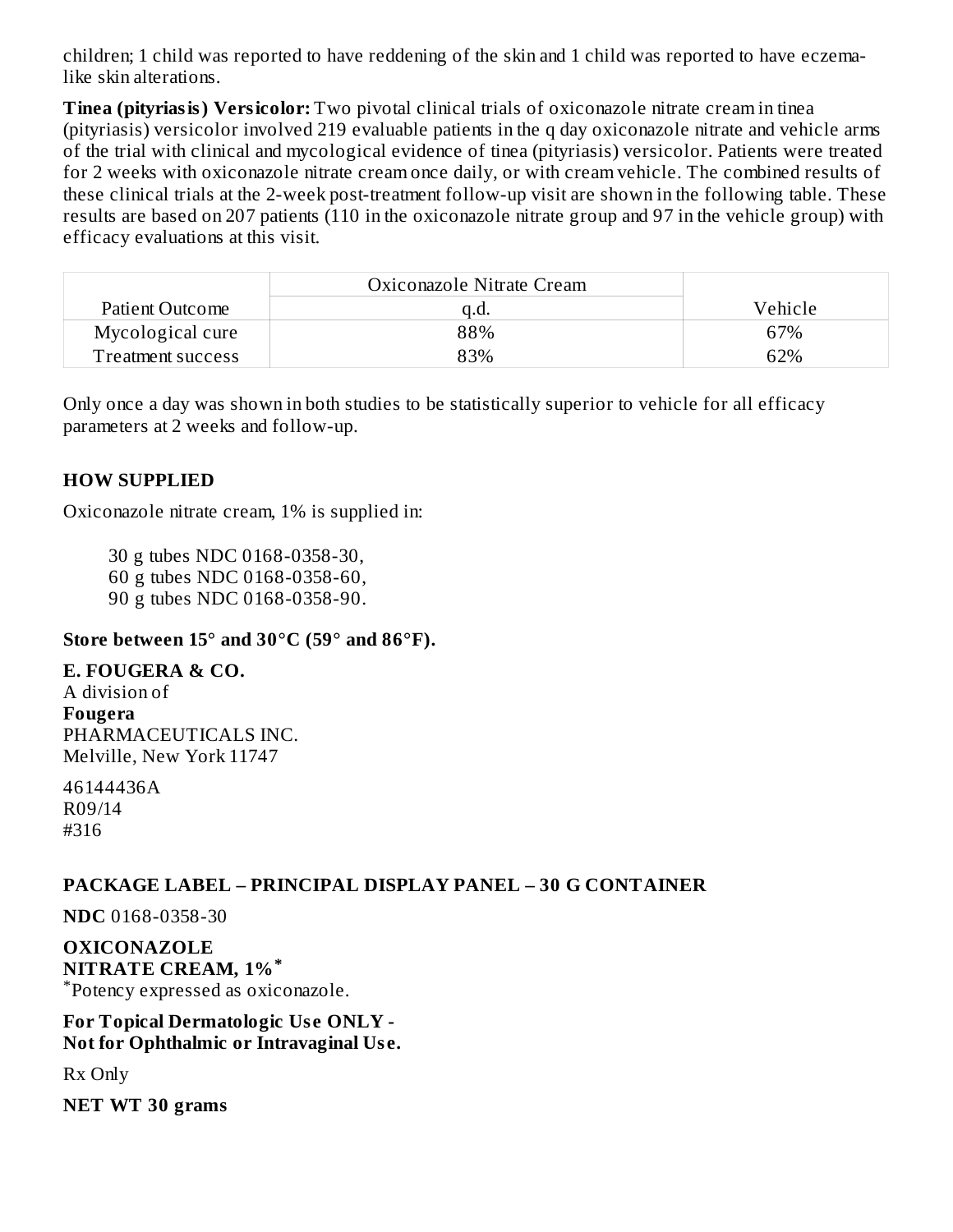

**OXICONAZOLE NITRATE CREAM, 1%\*** \*Potency expressed as oxiconazole.

For Topical Dermatologic Use ONLY -Not for Ophthalmic or Intravaginal Use.

# fougera<sup>®</sup>

**WARNING: Keep out of reach** of children. See package insert for full

prescribing information.<br>Important: Do not use if seal has been punctured or is not visible. To Open: Use cap to puncture seal.

E. FOUGERA & CO. A division of Fougera Pharmaceuticals Inc. Melville, New York 11747



# PACKAGE LABEL – PRINCIPAL DISPLAY PANEL – 30 G CARTON

3

 $0168 - 0358 -$ 

NDC 0168-0358-30

Rx Only

**OXICONAZOLE NITRATE CREAM, 1%\*** 

\*Potency expressed as oxiconazole.

**For Topical Dermatologic Use ONLY -**Not for Ophthalmic or Intravaginal Use.

**NET WT 30 grams**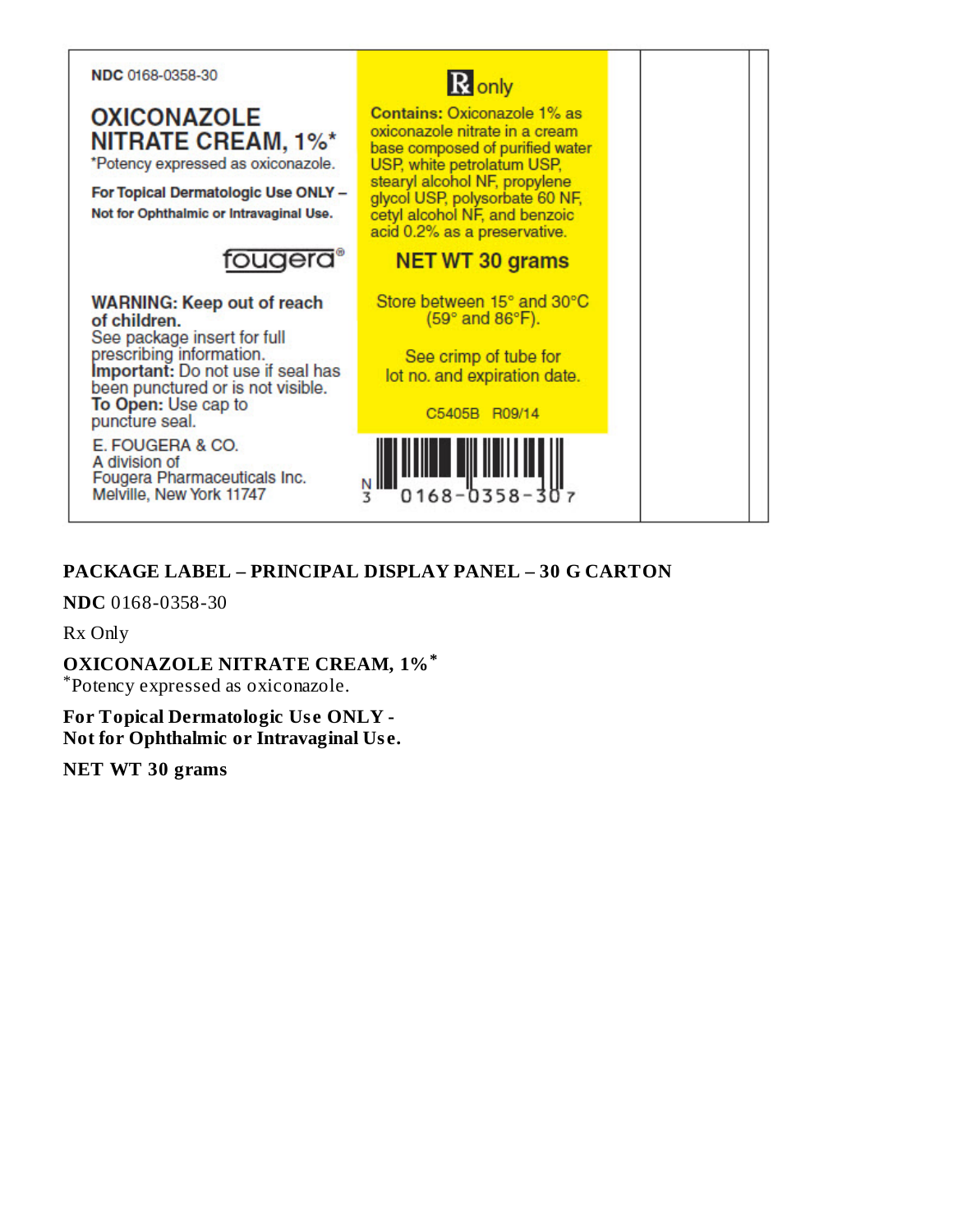| $0168 - 0358 - 307$<br>3                                                                                                                                                                                                                                                                                                                                                                                                                 | Contains: Oxiconazole 1% as oxiconazole<br>nitrate in a cream base composed of purified<br>water USP, white petrolatum USP, stearyl<br>alcohol NF, propylene glycol USP, polysorbate<br>60 NF, cetyl alcohol NF, and benzoic acid<br>0.2% as a preservative. | IC5405C<br>R01/18<br>#316                                                                          |
|------------------------------------------------------------------------------------------------------------------------------------------------------------------------------------------------------------------------------------------------------------------------------------------------------------------------------------------------------------------------------------------------------------------------------------------|--------------------------------------------------------------------------------------------------------------------------------------------------------------------------------------------------------------------------------------------------------------|----------------------------------------------------------------------------------------------------|
| NDC 0168-0358-30<br>Ronly<br>Oxiconazole Nitrate Cream, 1%*<br>*Potency expressed as oxiconazole.<br>For Topical Dermatologic Use ONLY.<br>Not for Ophthalmic or Intravaginal Use.<br>NET WT 30 grams<br>fougera®                                                                                                                                                                                                                        |                                                                                                                                                                                                                                                              | <u>piebr</u><br>Oxiconazole<br>Nitrate<br>Cream, 1%*<br>NDC 0168-0358-30<br><b>ind</b> as<br>Poten |
| KEEP OUT OF THE REACH OF CHILDREN.<br>See package insert for full prescribing information.<br>Store between 15° and 30°C (59° and 86°F).<br>Important: The opening of this product is covered by a metal<br>tamper-resistant seal. If this seal has been punctured or is not<br>visible, do not use and return product to place of purchase.<br>E. FOUGERA & CO.<br>A division of Fougera Pharmaceuticals Inc., Melville, New York 11747 | To Open: To puncture the seal, reverse the<br>cap and place the puncture-top onto the tube.<br>Push down firmly until seal is open.<br>To Close: Screw the cap back onto the tube.                                                                           |                                                                                                    |
| NDC 0168-0358-30<br><b>R</b> only<br>Oxiconazole Nitrate Cream, 1%*<br>*Potency expressed as oxiconazole.<br>For Topical Dermatologic Use ONLY.<br>Not for Ophthalmic or Intravaginal Use.<br>NET WT 30 grams<br>fougera®                                                                                                                                                                                                                | Contains: Oxiconazole 1% as oxiconazole<br>nitrate in a cream base composed of purified<br>water, white petrolatum, stearyl alcohol,<br>propylene glycol, polysorbate 60, cetyl<br>alcohol, and benzoic acid 0.2% as a<br>preservative.                      |                                                                                                    |
|                                                                                                                                                                                                                                                                                                                                                                                                                                          |                                                                                                                                                                                                                                                              |                                                                                                    |

| <b>OXICONAZOLE NITRATE</b>                                             |                         |                    |                          |          |               |
|------------------------------------------------------------------------|-------------------------|--------------------|--------------------------|----------|---------------|
| oxiconazole nitrate cream                                              |                         |                    |                          |          |               |
|                                                                        |                         |                    |                          |          |               |
| <b>Product Information</b>                                             |                         |                    |                          |          |               |
| Product Type                                                           | HUMAN PRESCRIPTION DRUG | Item Code (Source) |                          |          | NDC:0168-0358 |
| <b>Route of Administration</b>                                         | <b>TOPICAL</b>          |                    |                          |          |               |
|                                                                        |                         |                    |                          |          |               |
|                                                                        |                         |                    |                          |          |               |
| <b>Active Ingredient/Active Moiety</b>                                 |                         |                    |                          |          |               |
| <b>Ingredient Name</b>                                                 |                         |                    | <b>Basis of Strength</b> |          | Strength      |
| OXICONAZOLE NITRATE (UNII: RQ8UL4C17S) (OXICONAZOLE - UNII:C668Q9I33J) |                         |                    | OXICONAZOLE              |          | 10 mg in $1g$ |
|                                                                        |                         |                    |                          |          |               |
|                                                                        |                         |                    |                          |          |               |
| <b>Inactive Ingredients</b>                                            |                         |                    |                          |          |               |
| <b>Ingredient Name</b>                                                 |                         |                    |                          | Strength |               |
| WATER (UNII: 059QF0KO0R)                                               |                         |                    |                          |          |               |
| PETROLATUM (UNII: 4T6H12BN9U)                                          |                         |                    |                          |          |               |
| STEARYL ALCOHOL (UNII: 2KR89I4H1Y)                                     |                         |                    |                          |          |               |
| PROPYLENE GLYCOL (UNII: 6DC9Q167V3)                                    |                         |                    |                          |          |               |
| POLYSORBATE 60 (UNII: CAL22UVI4M)                                      |                         |                    |                          |          |               |
| CETYL ALCOHOL (UNII: 936JST6JCN)                                       |                         |                    |                          |          |               |
| <b>BENZOIC ACID (UNII: 8 SKN0B0MIM)</b>                                |                         |                    |                          |          |               |
|                                                                        |                         |                    |                          |          |               |
|                                                                        |                         |                    |                          |          |               |
|                                                                        |                         |                    |                          |          |               |